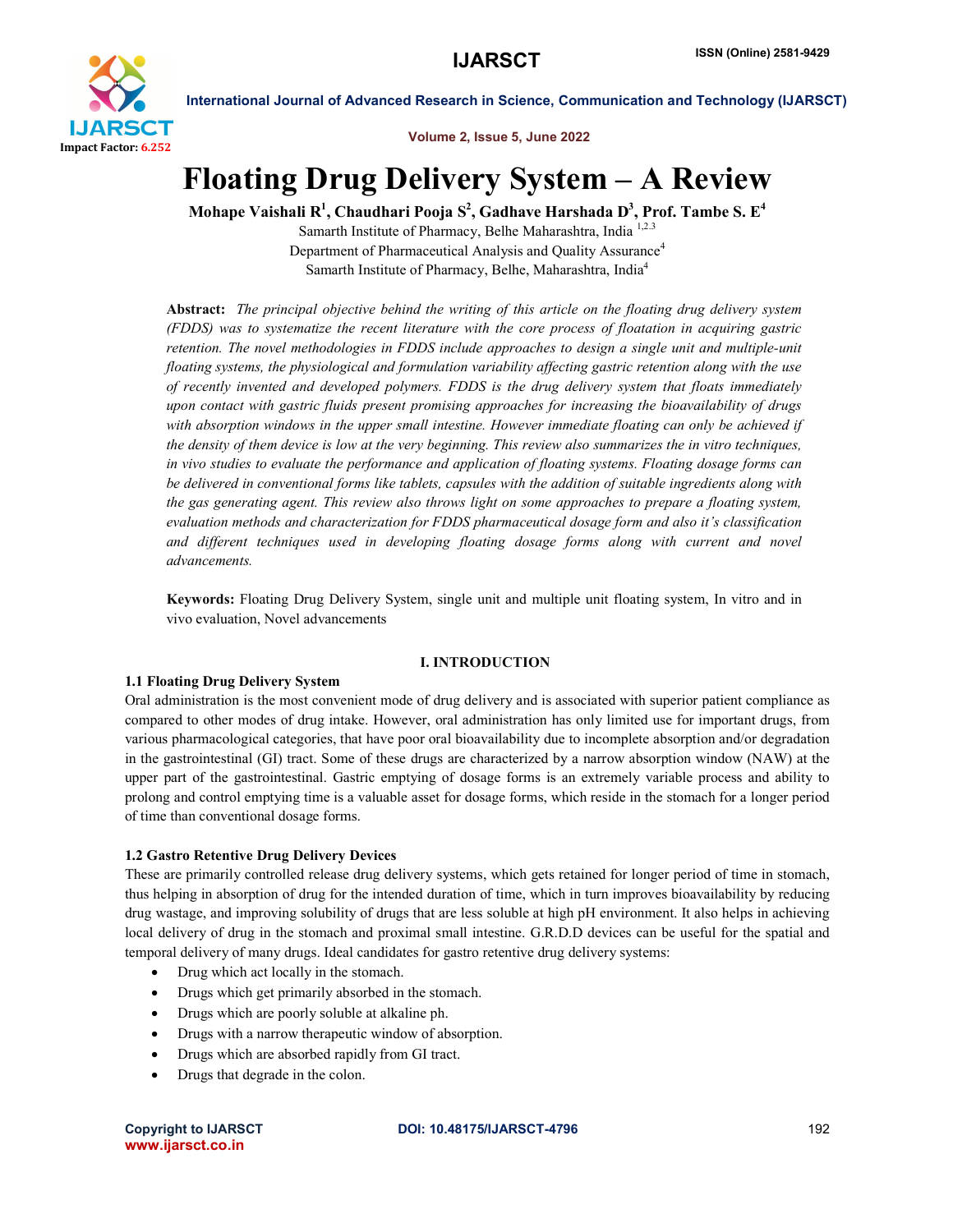



Floating drug delivery systems (FDDS) have a bulk density less than gastric fluids and so remain buoyant in the stomach without affecting the gastric emptying rate for a prolonged period of time. While the system is floating on the gastric contents, the drug is released slowly at the desired rate from the system. However, besides a minimal gastric content needed to allow the proper achievement of the buoyancy retention principle, a minimal level of floating force (F) is also required to keep the dosage form reliably buoyant on the surface. To measure the floating force kinetics, a novel apparatus for determination of resultant weight has been reported in the literature. Te apparatus operates by measuring continuously the force equivalent to F (as a function of time) that is required to maintain the submerged object. Te object floats better if F on the higher positive side. This apparatus helps in optimizing FDDS with respect to stability and durability of floating forces produced in order to prevent the drawbacks of unforeseeable Intragastric buoyancy capability variations.

#### 1.3 Classification of the Floating Mechanism

Floating drug delivery systems (NDDS) are characterized based on two varieties of preparation variables: effervescent and Non-effervescent system such as



Figure 2: Classification of floating system

#### A. Non-Effervescent System

The non-effervescent FDDS primarily based on the system of swelling of the polymer or the adhesion to the mucosal layer of the gastrointestinal tract. Two of the most common excipient for non-effervescent FDDS are gel-forming or highly swellable cellulose type of hydrocolloid, polysaccharides.

#### a) Colloidal Gel Barrier System

The system corporation a high level of gel-forming around 20-75% w/w, highly swellable, cellulose type hydrocolloids, polysaccharides and also matrix-forming polymers. When coming into contact with gastric fluid, these hydrocolloids in the system will hydrate and forming a colloidal gel barrier around the surface. These gel barriers monitor the rate of penetration of the fluid to the device and the release of the drug.

www.ijarsct.co.in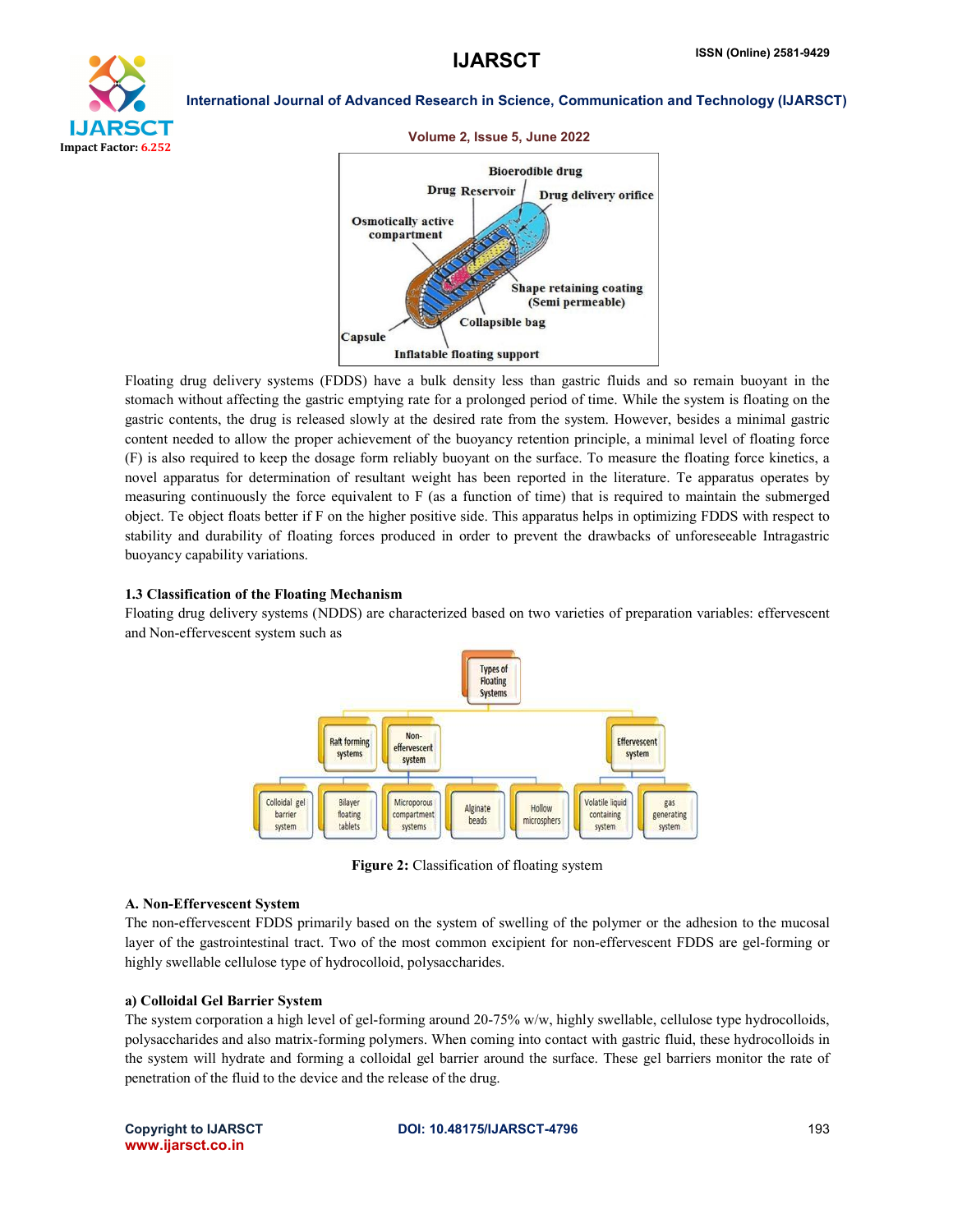

#### Volume 2, Issue 5, June 2022

#### b) Bilayer Floating Tablet

Bilayer floating tablet contain of two-layer of immediate-release tablet that release the first dose of the system while the sustained release layer absorbs the gastric fluid and form a colloidal gel barrier on the superficial, it preserves the bulk density to less than one and will remain floating in the stomach.

#### c) Micro-Porous Compartment System

A Microporous section has pores placed on the top and bottom of the wall containing a packed medicine reservoir. The peripheral wall drug reservoir is completely sealed to seal the insoluble drug in the stomach surface. The entrapped in the room will be utilized to float the system on the stomach contents and into the fluid hole that will dissolve the drug to be absorbed in the intestine.

#### d) Alginate Beads

Multi-unit floating dosage forms are made from freeze-dried calcium alginate. Round beads with 2.5 mm diameter can be equipped with dripping sodium alginate soluble to a calcium chloride solution; this process will result in precipitation of calcium alginate which can form a porous system that can reinforce the capacity to float for more than 12 h and have some more time long.

#### e) Hollow Microspheres

Hollow microspheres are micro-balloons occupied with medication in the outer shell of the polymer and applied by the emulsion solvent diffusion method. Ethanol solution: aqueous dichloromethane and enteric solution of PVA of a turn temperature of 400 °C. The resulting gas phase is spread into polymer droplets by vaporization of dichloromethane.

#### B. Effervescent System

In an effervescent system, preparation is designed to produce carbon dioxide gas. Among them are carbonates, generating gas, and other organic acids. The design of the formulation is intended to decrease the density system that can be floating in the gastric fluid. The free  $CO<sub>2</sub>$  gas can mix rapidly in the tablet matrix in the case of single-layered tablets. The other way is through combining a matrix that contains a part of liquid, were later from the fusion, will produce gas that will evaporate at body temperature. This effervescent system can be categorized into two groups, gasproducing system and volatile liquid containing the system.

#### a) Volatile Liquid

The volatile liquid containing systems Inflatable chamber with a liquid can be included which provides sustained gastric retention of the drug delivery system. Liquids in this system include cyclopentane, either that gasifies at body temperature, which can result in inflammation of the chamber in the stomach. They contain a deformable hollow unit which osmotically controls floating systems. The system is differed into two compartments; the first section contains a drug and there is a volatile liquid in the second compartment.

#### b) Raft Forming Systems

Raft forming systems consume a fundamental mechanism by forming a thick interconnected gel in contact with gastric fluid, in which apiece part of the portion of the liquid forms a continuous layer called a raft. The formation of carbon dioxide gas can take this raft afloat. Also, carbon dioxide can avoid the discharge of gastric fluid into the oesophagus. This system usually contains a gelling agent, a carbonate or a bicarbonate base to make a less dense system and can make it float in the gastric solution.

# III. APPROACHES TO DESIGN THE VARIOUS FLOATING DOSAGE FORM

Two types of floating Dosage systems - Single- and multiple-unit floating dosage systems have been designed by using the following approaches.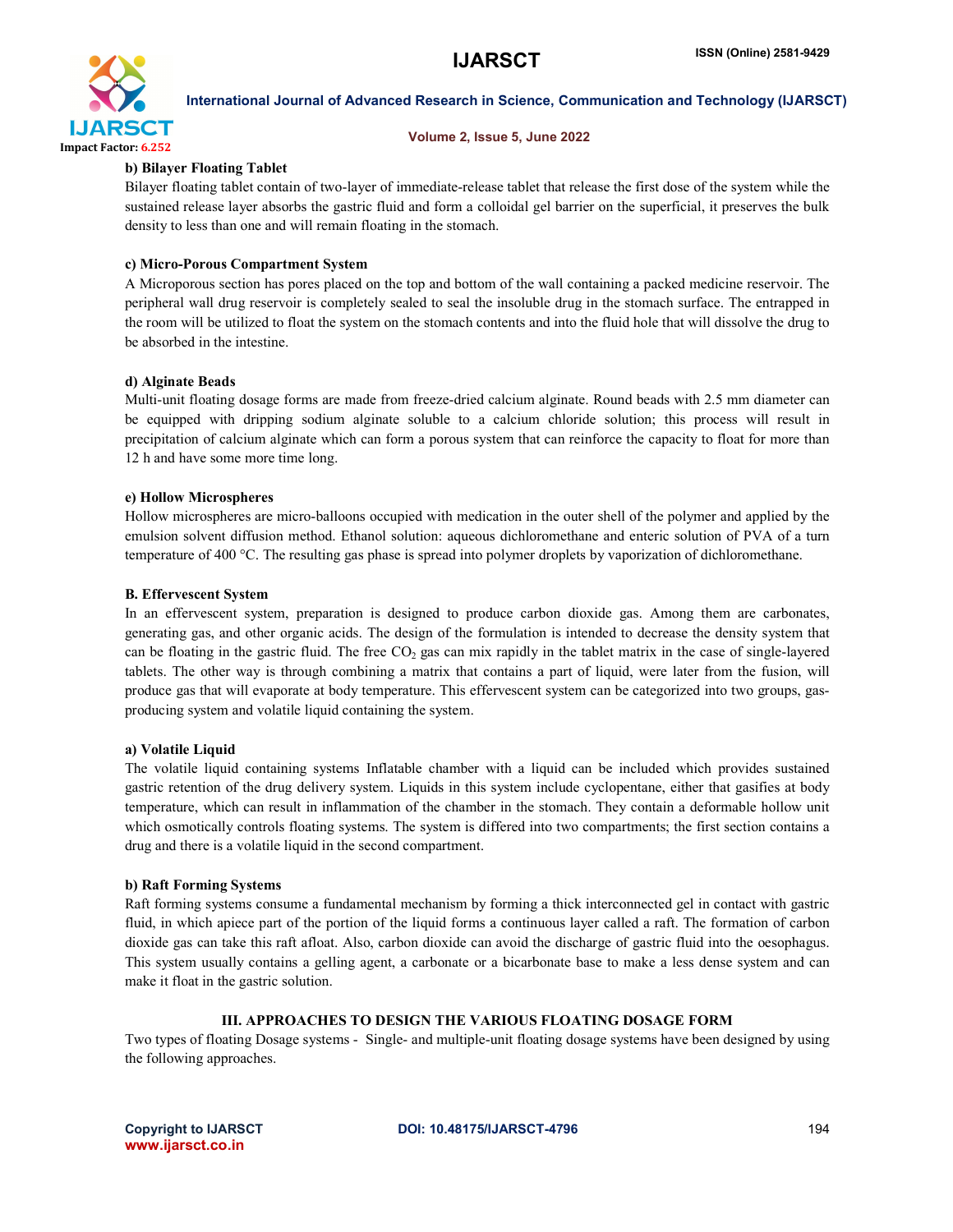

#### Volume 2, Issue 5, June 2022

# Single-Unit Dosage Forms

### A) Low-Density Approach

In this approach, the globular shells with density lower than that of gastric fluid can be used as carrier for drug for making single-unit floating dosage form. Popcorn, polystyrol and poprice have been used as drug carriers in coated shells26. For the undercoating of these shells sugar polymeric materials such as methacrylic polymer and cellulose acetate phthalate have been exploited. These shells are then further coated with a mixture of drug polymer.

#### B) Fluid- Filled Floating Chamber

In this type of dosage forms, a gas-filled floatation chamber is incorporated into a microporous component that covers the drug reservoir. Along the top and bottom walls there is provision for opening through which the GIT fluid enters into the device to dissolve the drug. The side walls in contact with the fluid are sealed to ensure undissolved drug remains in the device. The fluid present in the system for floatation could be air or any other suitable gas, liquid, or solid that has an appropriate specific gravity and should be inert.

### C) Hydrodynamically Balanced Systems (HBS)

These systems enhance the absorption because they are designed such that they stay in GIT for prolong time. Drugs which have a better solubility in acidic environment and site-specific absorption in the upper part of GIT are suitable candidates for such systems. These dosage forms must have a bulk density of less than 1. It should maintain its structural integrity and should constantly release the drug.

#### D) Bilayer and Matrix Tablets

Floatable characteristics also shown by some types of bilayer and matrix tablets. The polymers which have been exploited are sodium carboxymethylcellulose (CMC), hydroxypropyl cellulose, Hydroxypropyl methylcellulose, ethyl cellulose and Crosspovidone.

#### E) 3-Layer Principle

By the development of an asymmetric configuration drug delivery system, 3-layer principle has been improved.3-layer principle helps in modulating the release extent and for achieving zero-order release kinetics. The design of the system is such that it floats on the stomach content and prolong gastric residence time which further results in longer total transit time which maximize the absorptive capacity.

Problems with single-unit formulations - Single-unit formulations can stick together or being obstructed in the GIT, which can cause irritation.

### IV. MULTIPLE UNIT DOSAGE FORM

Multiple-unit dosage form is designed to develop a reliable formulation that provide all the benefits of a single-unit form and also overcome the disadvantages of single-unit formulations. Microspheres have been used because of their high loading capacity. The polymers such an albumin, starch, gelatin, polyacrylamine, polymethacrylate and polyalkylcyanoacrylate have been used for the preparation of microspheres. Microspheres show an excellent in vitro floatability because of its characteristic internal hollow structure. Several devices of carbon dioxide multiple-unit oral formulations have been described in the recent patent literature with features that unfold, extend or are inflated by carbon dioxide generated in the devices after administration.

| <b>Tablets</b>      |                                                          | Ciprofloxacin, Chlorpheniraminemaleate,                   | Theophylline. | Furosemide. |
|---------------------|----------------------------------------------------------|-----------------------------------------------------------|---------------|-------------|
|                     | Captopril, Acetylsalicylic acid, Sotalol, Nimodipine.    |                                                           |               |             |
| <b>Capsules</b>     | Chlordiazepoxide Hcl, Furosemide, Misoprostol, Diazepam. |                                                           |               |             |
| <b>Microspheres</b> |                                                          | Verapamil, Ketoprofen, Terfenadine, Tranilast, Ibuprofen. |               |             |
| <b>Granules</b>     |                                                          | Diclofenac sodium, Prednisolone, Indomethacin.            |               |             |

#### List of Drugs formulated as single and multiple unit forms of Floating Drug Delivery System

www.ijarsct.co.in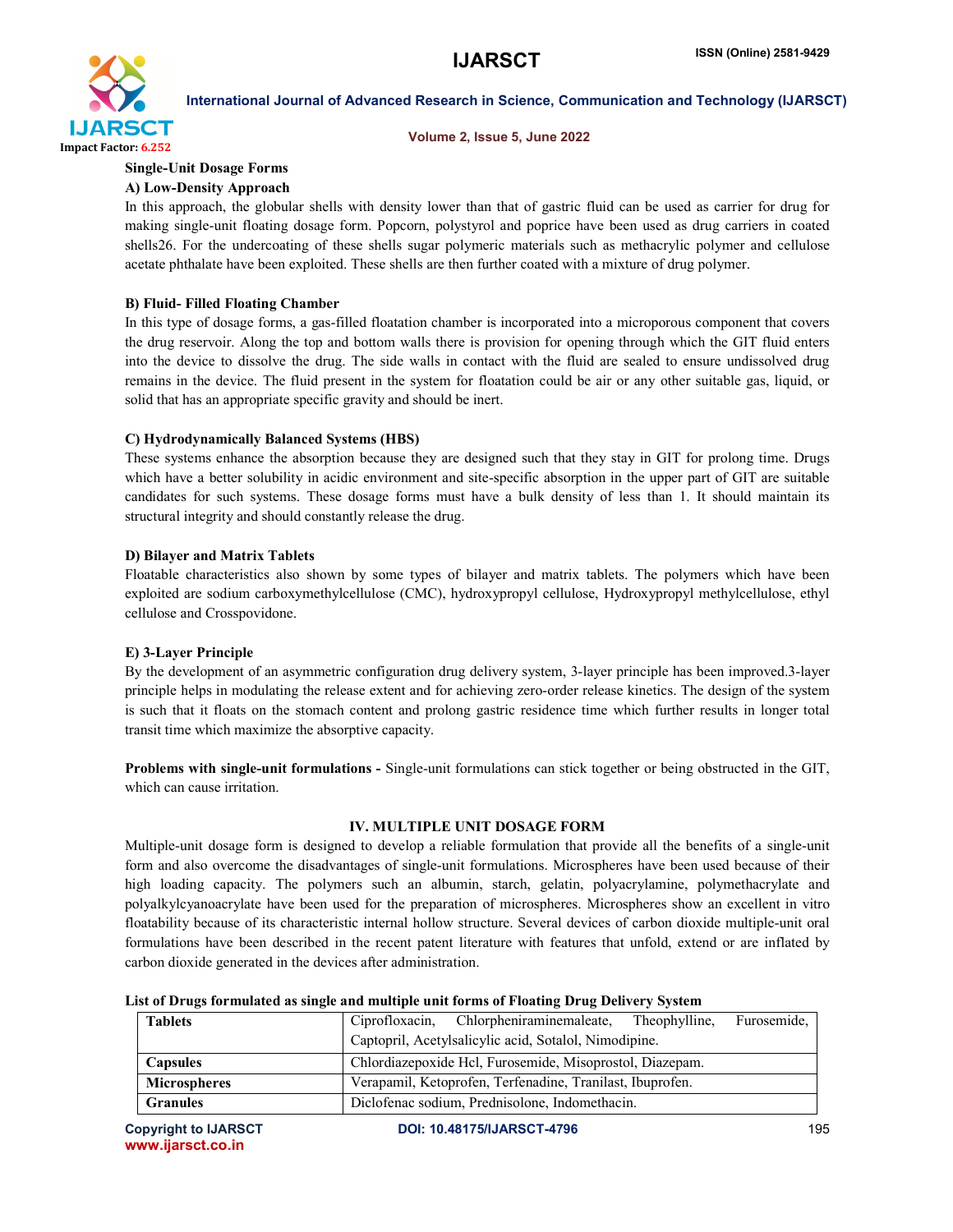



#### Volume 2, Issue 5, June 2022

| <b>Films</b>   | Drug Delivery Device, Cinnarizine. |  |
|----------------|------------------------------------|--|
| <b>Powders</b> | Several basic drugs.               |  |

#### Factors affecting gastric retention time of the preparation:

- 1. Density-should be lower than that of the gastric fluidal contents  $(1.004 \text{ g/ml})$
- 2. Size-the diameter of more than 7.5 mm.
- 3. Incidence of feeding-GRT can rise by more than 400 min when consecutive foods are dispense compared to a single meal due to low-frequency MMC.Caloric content can be increased by 4-10 with foods high in protein and fat.
- 4. Gender-average outpatient GRT in men (3.4 h) less than age and race matching with women (4.6 h) regardless of height, body weight and surface.

#### Advantages of Floating Drug Delivery:

- 1. Enhanced Bioavailability: The bioavailability of some drugs (e.g. riboflavin and levodopa) CR-GRDF is significantly Enhanced in comparison to administration of non-GRDF CR polymeric formulations.
- 2. Enhanced First-Pass Biotransformation: When the drug is presented to the metabolic Enzymes (cytochrome P-450, in particular CYP-3A4) in a sustained manner, the presystolic metabolism of the tested Compound may be considerably increased Rather than by a bolus input.
- 3. Sustained drug delivery/reduced Frequency of Dosing: The drugs having Short biological half-life, a sustained and Slow input from FDDS may result in a flip-flop pharmacokinetics and it reduces the Dose frequency. This feature is associated with improved patient compliance and thus Improves the therapy.
- 4. Targeted therapy for local ailments in the Upper GIT: The prolonged and sustained Administration of the drug from FDDS to The stomach may be useful for local therapy in the stomach.
- 5. Reduced fluctuations of Drug Concentration: The fluctuations in plasma Drug concentration are minimized, and Concentration-dependent adverse effects That are associated with peak concentrations Can be prevented. This feature is of special Importance for drugs with a narrow Therapeutic index that makes it possible to Obtain certain selectivity in the elicited Pharmacological effect of drugs that Activate different types of receptors at Different concentrations.
- 6. Site specific Drug Delivery: A floating Dosage form is a widely accepted approach Especially for drugs which have limited Absorption sites in upper small intestine.

#### Limitations/Disadvantages:

- These systems require a high level of fluid in the stomach for drug delivery to float and Work efficiently-coat.
- Not suitable for drugs that have solubility or Stability problem in GIT.
- Drugs such as Nifedipine which is well Absorbed along the entire GIT and which Undergoes first pass metabolism, may not be Desirable.
- Drugs which are irritant to gastric mucosa Are also not desirable or suitable.
- The drug substances that are unstable in the Acidic environment of the stomach are not Suitable candidates to be incorporated in the Systems.
- The dosage form should be administered with a full glass of water (200-250 ml).

#### Application of Floating Drug Delivery Systems

Floating drug delivery offers several applications for drugs having poor bioavailability because of the narrow absorption window in the upper part of the gastrointestinal tract. It retains the dosage form at the site of absorption and thus enhances the bioavailability. These are summarized as follows:

1. Sustained Release Drug Delivery System: HBS systems can remain in the stomach for long periods and, hence can release the drug over a prolonged period of time. The problem of short gastric residence time encountered with an oral CR formulation hence can be overcome with these systems. These systems have a bulk density of <1 as a result of which they can float on the gastric contents. These systems are relatively large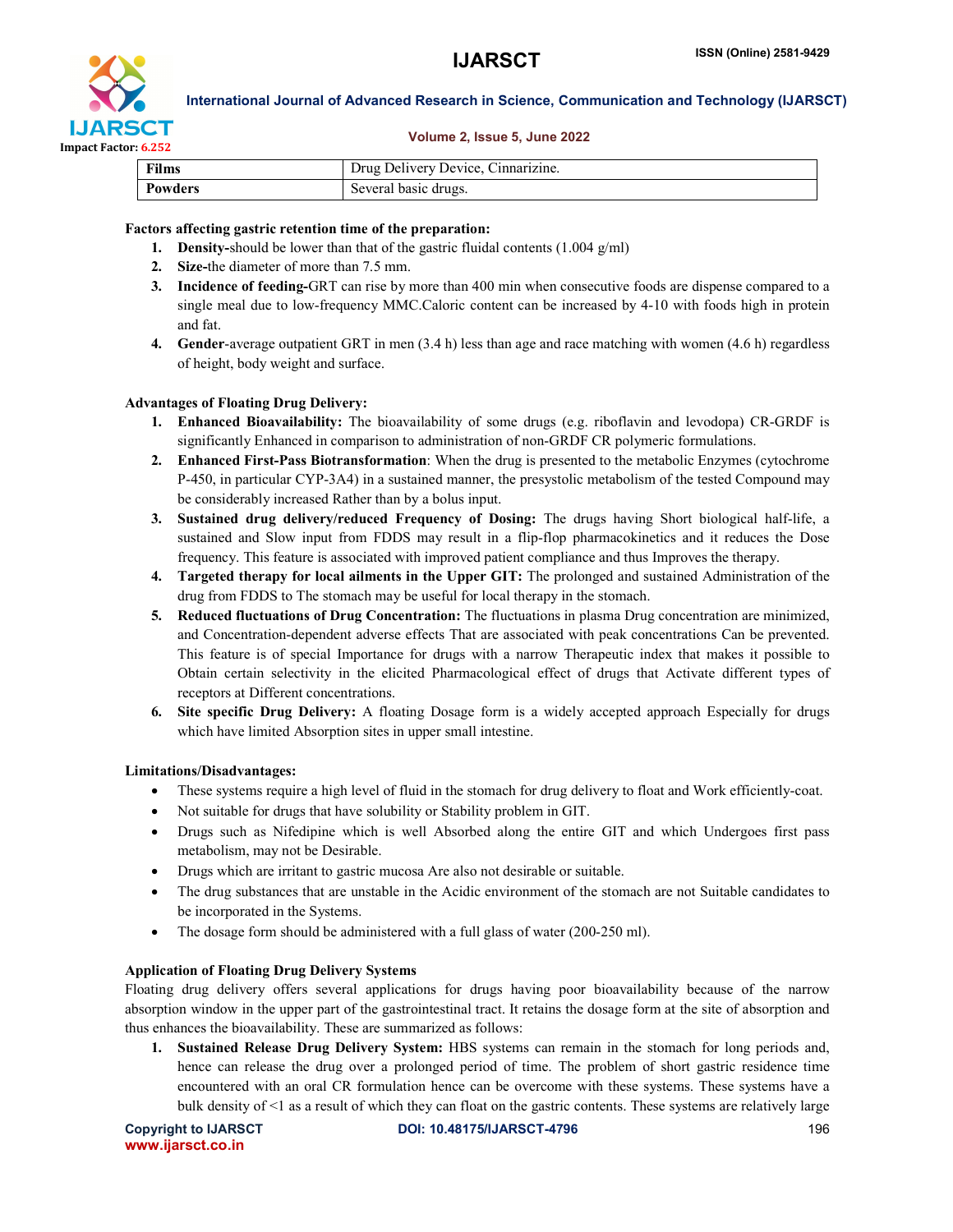

#### Volume 2, Issue 5, June 2022

in size and passing from the pyloric opening is prohibited e.g. Sustained release floating capsules of nicardipine hydrochloride were developed and were evaluated in vivo

- 2. Site-Specific Drug Delivery: These systems are particularly advantageous for drugs that are specifically absorbed from stomach or the proximal part of the small intestine, e.g. Riboflavin and furosemide e.g. Furosemide is primarily absorbed from the stomach followed by the duodenum. It has been reported that a monolithic floating dosage form with prolonged gastric residence time was developed and the bioavailability was increased. AUC obtained with the floating tablets was approximately 1.8 times those of conventional furosemide tablets.
- 3. Absorption Enhancement: Drugs that have poor bioavailability because of site specific absorption from the upper part of the gastrointestinal tract are potential candidates to Be formulated as floating drug delivery Systems, thereby maximizing their absorption. a significant increase in the bioavailability of floating dosage forms (42.9%) could be achieved as compared with commercially available LASIX tablets (33.4%) and enteric coated LASIX-long product (29.5%).

# Drug Candidates Suitable for FDDS

- Drugs that have narrow absorption window in GIT (e.g. L-DOPA, paminobenzoic acid, furosemide, riboflavin).
- Drugs those are locally active in the stomach (e.g. misoprostol, antacids).
- Drugs those are unstable in the intestinal or colonic environment (e.g. captopril, ranitidine Hcl, metronidazole).
- Drugs that disturb normal colonic microbes (e.g. antibiotics used for the eradication of Helicobacter pylori, such as tetracycline, clarithromycin, amoxicillin).
- Drugs that exhibit low solubility at high pH values (e.g. diazepam, Chlordiazepoxide, verapamil).

# Evaluation Parameters

- 1. Size and Shape Evaluation: The particle size and shape plays a major role in determining solubility rate of the drugs and thus potentially its bioavailability. The particle size of the formulation was determined using Sieve analysis (Jayant, Mumbai), Air elutriation (Bahco TM) analysis, Photo analysis, Optical microscope (Olympus, India, Pvt. Ltd), Electro résistance counting methods (Coulter counter), Sedimentation techniques, Laser diffraction methods, ultrasound attenuation spectroscopy, Air Pollution Emissions Measurements etc.
- 2. Buoyancy/Floating test: The time between introduction of the dosage form and its buoyancy on the simulated gastric fluid and the time during which the dosage form remain buoyant are measured. The time taken for the dosage form toemerge on the surface of a medium called floating lag time (FLT) or buoyancy lag time (BLT) and total duration of time by which dosage form remain buoyant is called total floating time (TFT).
- 3. Surface Topography: The surface topography and structures were determined using scanning electron microscope (SEM, JEOL JSM – 6701 F, Japan) operated with an acceleration voltage of 10k.v, Contact angle meter, Atomic Force Microscopy (AFM), Contact profilio-meter.
- 4. Swelling Studies: Swelling studies were performed to calculate molecular parameters of swollen polymers. Swelling studies was determined by using Dissolution apparatus, optical microscopy and other sophisticated techniques which include 1HNMR imaging, Confocal laser scanning micro- and fats scopy (CLSM), Cryogenic Scanning Electron Microscopy (Cryo-SEM), Light scattering imaging (LSI) etc. The swelling studies by using Dissolution apparatus (USP dissolution apparatus (usp-24) Lab-India Disso 2000) was calculated as per the following formula.

Swelling ratio = Weight of wet formulation / Weight of formulations

5. Determination of the Drug Content: Percentage drug content provides how much amount of the drug that was present in the formulation. It should not exceed the limits acquired by the Standard monographs. Drug content was Determined by using HPLC, HPTLC methods, near infrared spectroscopy (NIRS), Microtitrimetric methods, Inductively Coupled Plasma Atomic Emission Spectrometer (ICPAES) and also by using spectroscopy Techniques.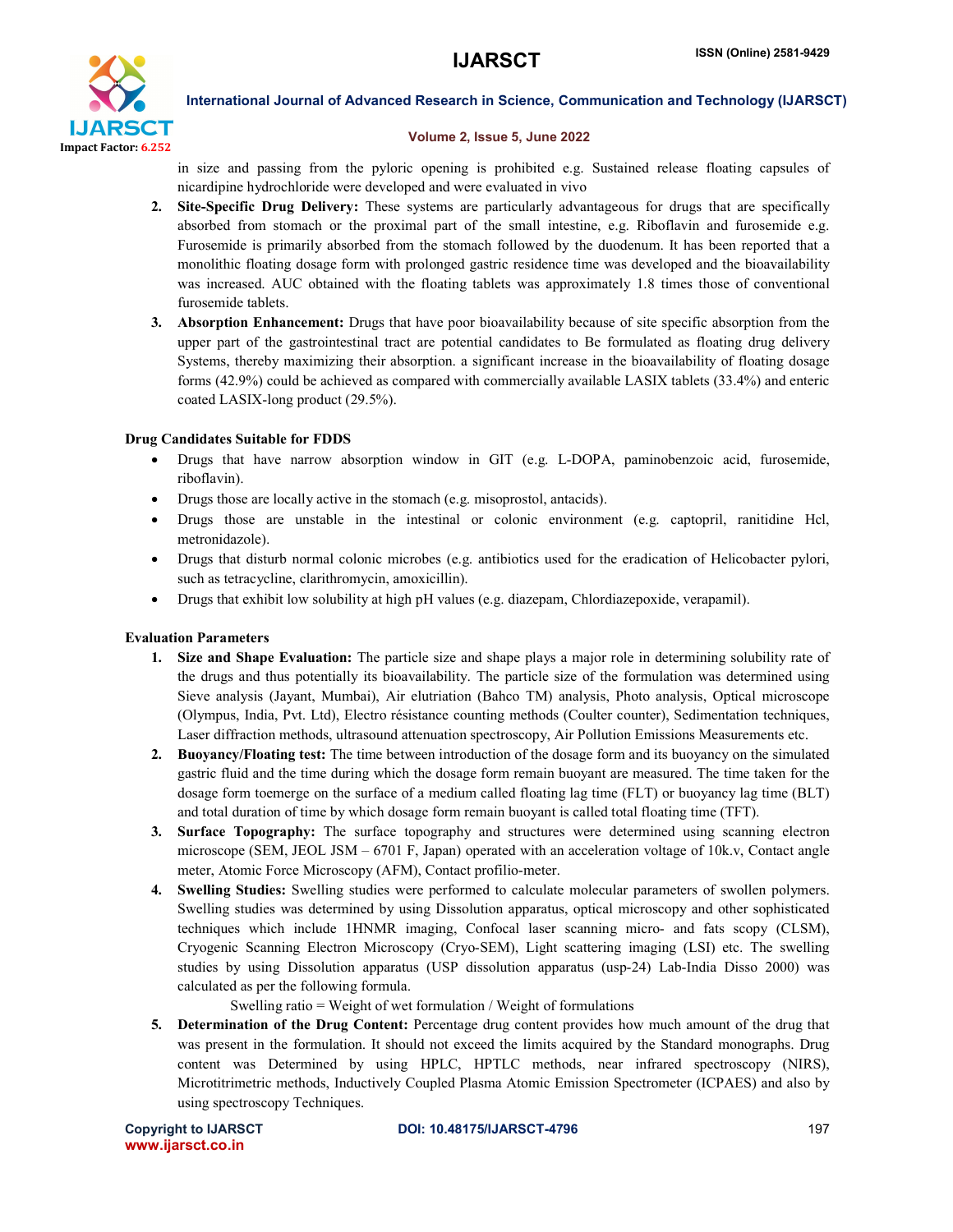

#### Volume 2, Issue 5, June 2022

- 6. Percentage Entrapment Efficiency: Percentage entrapment efficiency was reliable for quantifying the phase distribution of drug in the pre-pared formulations. Entrapment Efficiency was deter-mined by using three Methods such as Micro dialysis method, Ultra Centrifugation, and pressure Ultra filtration.
- 7. In-vitro Release Studies: In vitro release Studies (USP dissolution apparatus LABINDIA Dissolution 2000) were performed to Provide the amount of the drug that is released at a definite time period. Release studies were Performed by using Franz diffusion cell system and synthetic membrane as well as different Types of dissolution apparatus.
- 8. Fourier Transforms Infrared Analysis: Fourier transform infrared spectroscopy (FTIR, Shimadzu, Model-RT-IR-8300) is a technique Mostly used to identify organic, polymeric, and Some inorganic materials as well as for Functional group determination. Fourier Transform Infrared Analysis (FTIR) Measurements of pure drug, polymer and drug loaded polymer formulations were obtained on FTIR. The pellets were prepared on KBr-press Under hydraulic pressure of 150 kg/cm2; the Spectra were scanned over the wave number Range of 3600 to 400 cm-1At the ambient Temperature.
- 9. Differential Scanning Calorimetry (DSC): Shimadzu, Model-DSC-60/DSC-50/ Metler Toledo are generally used to characterize water of hydration of pharmaceuticals. Thermograms of formulated preparations were Obtained using DSC instrument equipped with an intercooler. Indium/Zinc standards were Used to calibrate the DSC temperature and Enthalpy scale. The sample preparations were Hermitically sealed in an aluminium pan and Heated at a constant rate of 10°C/min; over a Temperature range of  $25^{\circ}$  C –  $65^{\circ}$ C.

# Methods of Developing Floating Drug Delivery System -

- 1. Direct Compression Technique: It means compressing tablets directly from powder content without altering the substance's physical structure itself. Dicalcium trihydrate phosphate, tricalcium phosphate, etc. are the most widely used carriers.
- 2. Effervescent Technique: An effervescent reaction between organic acid (citric acid) and bicarbonate salts will fill the floating chamber of the drug delivery system with inert gas (CO2).
- 3. Wet Granulation Technique: Involves wet powder massaging, milling or drying. Wet granulation shapes the granules by binding the powders together with an adhesive rather than compacting them.
- 4. Ionotropic Gelation Technique: Gelation of anionic polysaccharide sodium alginate, the primary polymer of natural origin, was accomplished with opposite charged calcium ions (counter-ions) with the objective of forming instantaneous micro particles.
- 5. Solvent Evaporation Technique: Continuous phase ability is inadequate to remove the entire amount of liquid dispersal solvent. Solvent evaporates from the dispersal surface to receive hardened microspheres.
- 6. Spray Drying Technique: Involves dispersing the core layer into the liquefied coating content and spraying the core coating mixture into the environment so that the coating is solidified by rapidly evaporating in which the coating material is solubilized.
- 7. Melt Solidification Technique: This method involves emulsifying the molten mass in the aqueous phase followed by cooling it to solidify. Lipids, waxes, polyethylene glycol, etc. are the carriers used for this technique.
- 8. Melt Granulation Technique: This is the method that agglomerates the pharmaceutical powders using a meltable binder and does not use water or organic solvents for granulation.

# Pharmacokinetic and Pharmacodynamic Aspects of FDDS

# Pharmacokinetic Aspects of FDDS:

1. Enhanced Bioavailability: FDDS has studied with excellence increase in bioavailability of certain drugs with low therapeutic window solely due to poor GI absorption due to various factors contributing to lower bioavailability. The drugs those considered with narrow absorption window, FDDS shown the possibility of with enhanced bioavailability of the compound to the specific site needed. The bioavailability of control release (CR) floating systems of Riboflavin and Levodopa are significantly enhanced in comparison to the administration of the conventional formulation. On the other hand, CR polymeric formulations of certain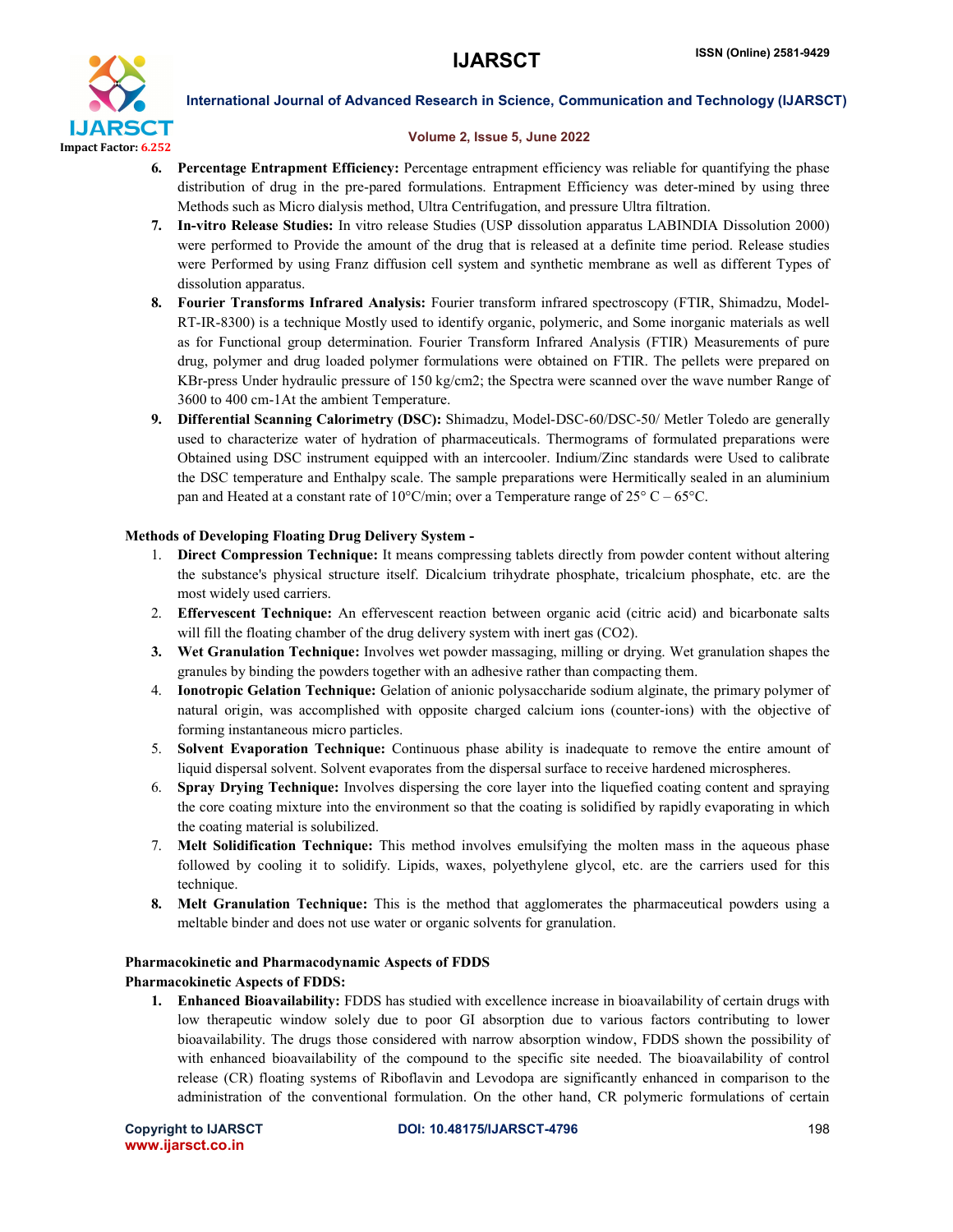

#### Volume 2, Issue 5, June 2022

bisphosphonates, including alendronate, are absorbed directly from the stomach. However, the magnitude of this pathway remains modest even in the case where the prolonged gastric retention of the bisphosphonate in rats is produced by experimental/surgical means. It may be concluded that several different processes, related to absorption and transit of the drug in the gastrointestinal tract, act concomitantly and influence the magnitude of drug absorption.

- 2. Enhanced First-Pass Biotransformation: In a similar fashion to increased efficacy of active transporters exhibiting limited capacity activity, the pre-systemic metabolism of the tested compound has considerably increased cause of FDDS, if the drug is presented to the metabolic enzymes (cytochrome P450, in particular, CYP3A4) in a sustained manner, rather than by a bolus input.
- 3. Improved Bioavailability due to Reduced P-Glycoprotein (P-gp) Activity in the Duodenum: In apparent contrast to the higher density of CYP3A4 at the upper part of the intestine, P-gp mRNA levels increase longitudinally along the intestine such that the highest levels are located in the colon. Therefore, for drugs that are P-gp substrate and do not undergo oxidative metabolism, such as Digoxin, floating systems may elevate absorption compared to the immediate and control release (CR) dosage forms.
- 4. Targeted Therapy for Local Ailments in the Upper GIT: The prolonged and sustained administration of the drug from the floating systems to the stomach may be advantageous for local therapy in the stomach and the small intestine.

#### Pharmacodynamic Aspects of FDDS

- 1. Reduced Fluctuations of Drug Concentration: Floating system of drug administration produces constant blood drug concentrations within a narrower range in comparison to the immediate release dosage forms on continuous input of the drug. Thus, fluctuations in drug effects are minimized andconcentration-dependent adverse effects that are associated with peak concentrations can be prevented. This feature is especially advantageous for drugs with a narrow therapeutic index.
- 2. Improved Selectivity in Receptor Activation: Minimization of fluctuations in drug concentration also makes it possible to obtain certain selectivity in the elicited pharmacological effect of drugs that activate different types of receptors at different concentrations.
- 3. Reduced Counter-Activity of the Body: In many cases, the pharmacological response, which intervenes with the natural physiologic processes, provokes a rebound activity of the body that minimizes drug activity. Slow input of the drug into the body as incase of FDDS is shown to minimize the counter activity leading to higher drug efficiency.

#### V. CONCLUSION

Development of an efficient gastro retentive dosage form for stomach specific drug transport is an Actual project. Floating Drug Delivery Systems offer the gain of better absorption of medication that are absorbed from the top part of stomach, which enhance the bioavailability and controlled delivery of many drugs with new and vital therapeutic options. This leads to less frequent dosing and more advantageous efficiency of the treatment. Good stability and better drug release as compared to other conventional dosage form make such system greater reliable. The most important criteria which has to be looked into for the productions of a floating drug delivery system is that the density of the dosage form should be less than that of gastric fluid. And hence, it can be concluded that these dosage forms serve the best in the treatment of diseases related to the GIT and for extracting a prolonged action from a drug with a short halflife. Although there are number of difficulties to be worked out to achieve prolonged gastric retention, a large number of companies are focusing toward commercializing this technique.

#### **REFERENCES**

- [1]. Haridwar Lodh, Sheeba, Prabhat Kumar Chourasia, Harshitha Arun Pardhe.Floating Drug Delivery System: A Brief Review.Am.J. PharmTech Res. 2020; 10(4):113-119.
- [2]. Juhi Dubey, NavneetVerma, Floating Drug Delivery System: A Brief Review, IJPSR (2013), Vol. 4, Issue 8:2895-2898.

www.ijarsct.co.in